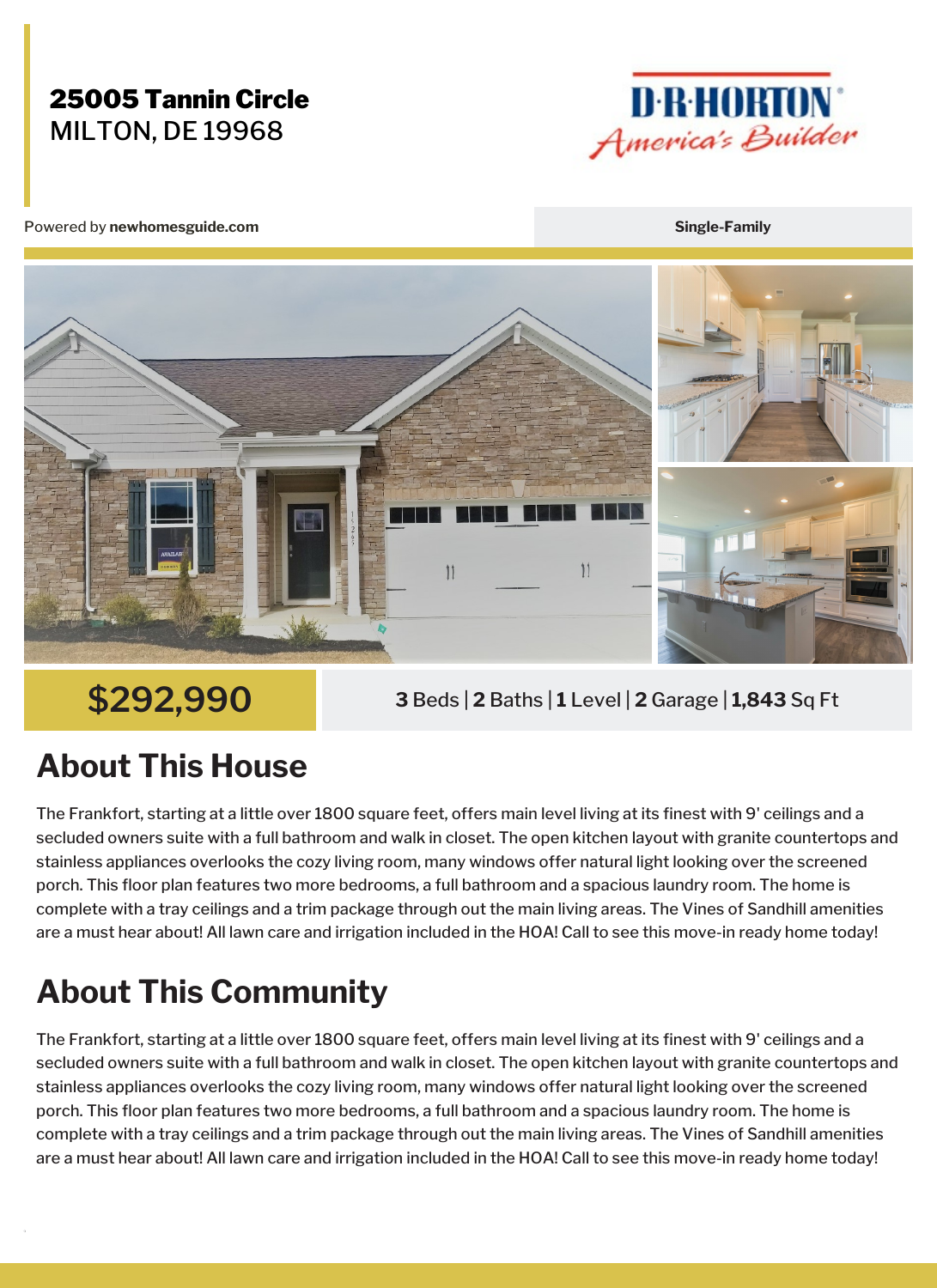#### 25005 Tannin Circle MILTON, DE 19968



### **Floorplans**